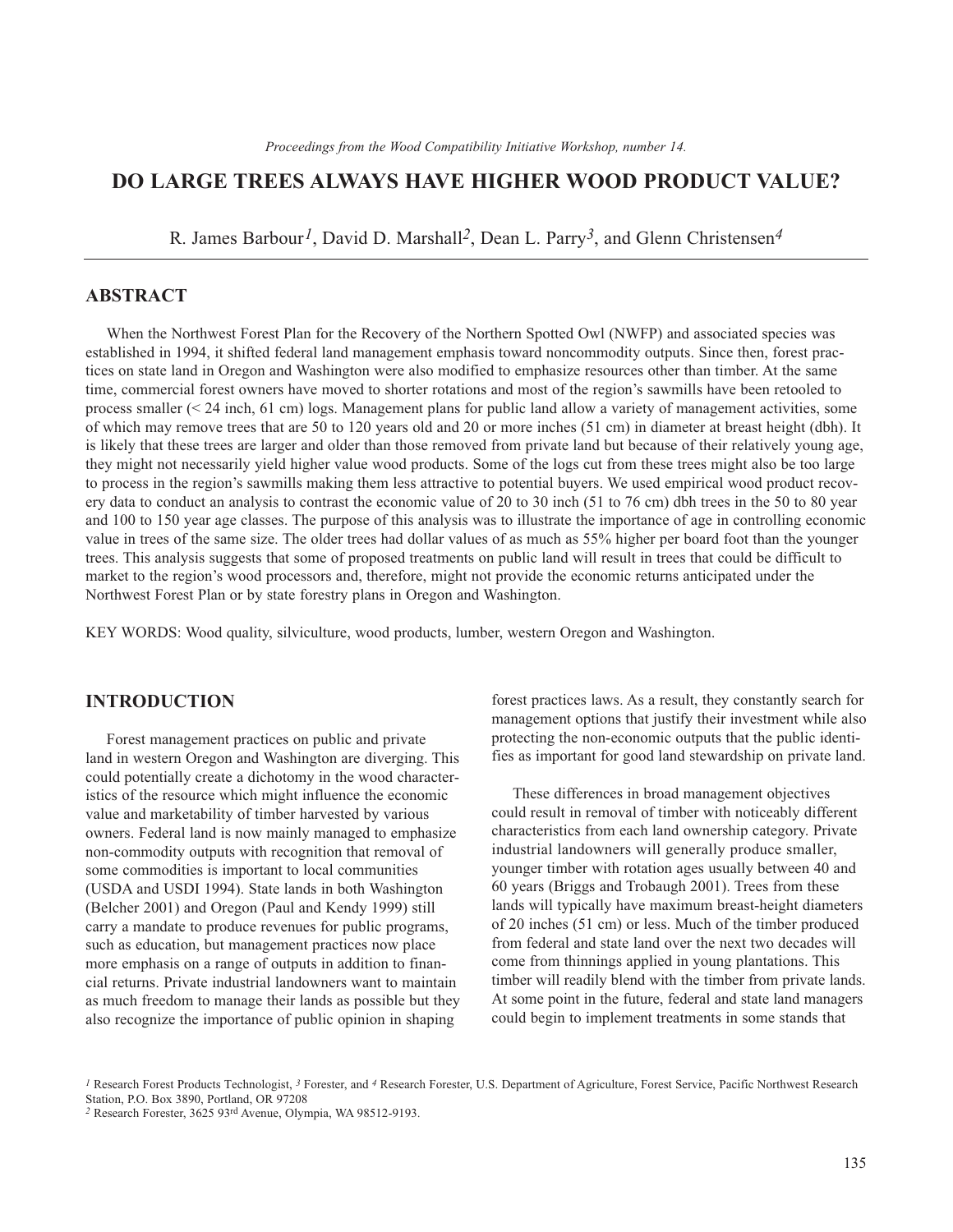

Figure 1—Influence of lumber width on acceptable knot size measurements based on the American Lumber Standards (Western Wood Products Association 1998).

 sider the actions of all landowner classes and the likely Combining this analysis with information on anticipated remove older larger trees. These treatments will probably be designed to enhance or maintain habitat for late succionally associated species. Various management scenarios accomplish this through combinations of group selections, uniform thinnings, variable density thinnings, and extended rotations (Curtis et al. 1998; Emmingham 1996; Carey et al. 1996). Although many forest managers feel that given the current political climate, cutting treatments will never be applied in these older stands, we feel it is prudent to examine scenarios where cutting does occur to test some of the basic assumptions of the Northwest Forest Plan (USDA and USDI 1994) or state management plans and to inform future policy debates. Our full analysis will conoutcomes in terms of wood characteristics, wood product potential, and volume. The analysis presented here covers only Douglas-fir (*Pseudotsuga mensziesii* (Mirb.)Franco) trees in the 20 to 30 inch (51 to 76 cm) diameter class.

volumes from different landowner classes will allow evaluation of how the structure of the wood products industry might change through time.

When developing management alternatives for the NWFP, a key assumption was that the larger older timber removed would have a higher economic value than the young trees grown on state and private land and that eventually the sale of these larger trees would enable non-timber related management activities. Presumably these large trees might come from sources such as: group selections in 80 to 120 year old stands in matrix land*5*, final thinnings in 50 to 80 year-old stands in late successional reserves*6*, regeneration harvests on state and private lands, hazard tree removal, clearing for development on all ownerships, etc.

The stand ages where these types of treatments are anticipated coincide with an important transition in Douglasfir wood characteristics. Trees from unmanaged Douglas-

*5* The "matrix" as defined under the Northwest Forest Plan is the land between the other land allocations and it is where most timber management is expected.

*<sup>6</sup>* Late Successional Reserves (LSRs) are areas designated under the NWFP to support species associated with late successional forests.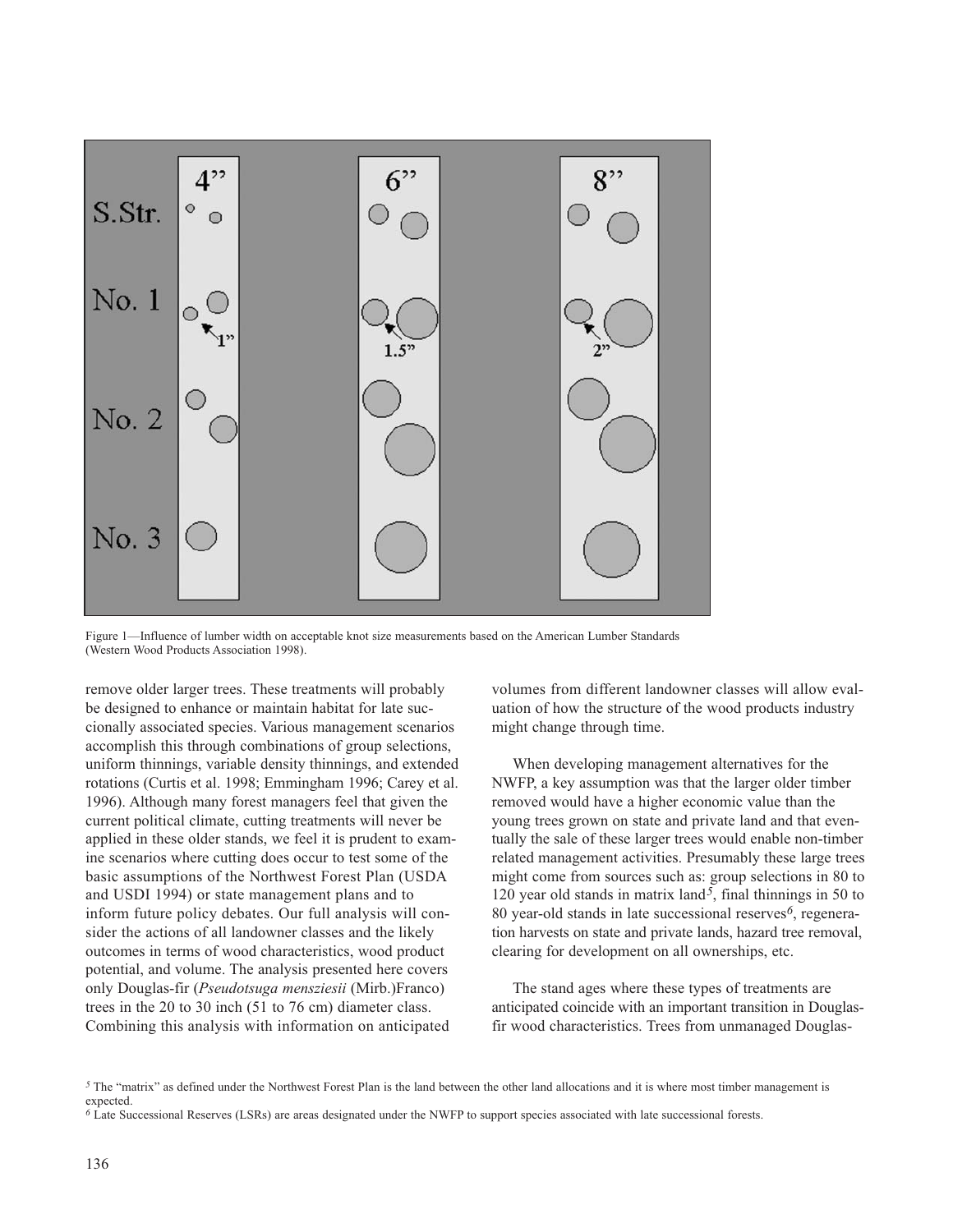fir stands younger than about 80 years old are generally suitable for manufacture of structural wood products but do not usually yield significant volumes of high value appearance products. This is because Douglas-fir trees from unmanaged stands do not typically shed the branches on their lower stems until at least age 80 (Kachin 1940). When stand density is managed from a young age, slower crown recession can further delay the loss of lower stem branches. Three recent studies suggest that young stand management could postpone the transition in wood product potential until stands are more than 100 years old depending on intensity of treatments and whether branches are pruned (Briggs and Fight 1992; Christensen 1997; Barbour and Parry 2001).

It is also likely that some of the logs manufactured from trees over 60 years old that were grown on high site class land will be too large to process in most of the region's sawmills (Christensen 1997; Barbour and Parry 2001). An effective maximum large end diameter of 24 inches (61 cm) is becoming common, although there are still a few mills that can handle 30 inch logs and at least two that can process logs up to 50 inches. Given the types of raw material available from private land, it seems unlikely that these mills will retain the capability to process larger logs for long.

In addition to retooling sawmills to efficiently process smaller logs, the forest products industry is rapidly turning to engineered wood products, like glue laminated beams and wood I-beams, to replace wider widths of solid lumber (i.e., >8 inches; 20 cm). For example, in recent years, wood I-beams captured much of the market once held by solid sawn floor joists (Fleishman et al. 2000). Substitution of engineered wood products into structural lumber markets, where wide lumber is currently used, erodes a class of moderately high valued products for large trees with good structural characteristics but not suited for appearance products. Such trees tend to have larger and more numerous knots. These are often tolerated in wide lumber but not narrow lumber. Figure 1 illustrates the interaction of knot size and lumber width in determining structural lumber grades. This relation helps to explain why markets for wide lumber widths are necessary to produce structural lumber grades from large logs with large branches.

Log size, together with the number and size of knots, is therefore important for determining the mix of products manufactured from a given resource. The way public and private landowners choose to manage stand density will influence both stem size and the number and size of knots

(Briggs and Fight 1992). In this analysis, we compare differences in lumber grades that are potentially expected from large trees with different ages and management histories. Specifically, we use data from empirical wood product recovery studies to illustrate the product options that are possible from large trees grown under different management scenarios. Subsequent analyses should examine the volumes of logs in different size and quality classes to provide information about the potential structure of the region's future industry.

### **METHODS**

We summarized results from two empirical wood product recovery studies for Douglas-fir that were conducted by the USDA, Forest Service, Pacific Northwest Research Station. The data selected from these studies included trees varying in age but approximately the same size. The first data set came from a variety of natural stands located from west of Salem and south to Medford, in Oregon's coast range. They were harvested and processed in 1981 (Willits and Fahey 1988). Trees in these stands ranged from about 100 years old to more than 350 years old. The trees in the 20 to 30 inch (51 to 76 cm) diameter range selected for this analysis varied in age from about 100 to about 150 years old. This data set is referred to as T100 to signify that most of the trees were 100 years old or older. The second data set used 20 to 30 inch trees that came from a variety of stands located throughout western Oregon and Washington with ages ranging from about 35 to about 80 years old. Their selection followed an exhaustive search for stands that represented characteristics expected from managed stands. They were harvested and processed in 1987 (Fahey et al. 1991). This data set is referred to as T50 to indicate that the average age of the trees was about 50 years old. While the selected trees represent what is expected from young managed stands, they are somewhat conservative in their representation of more intensively managed plantations that include wider initial spacings and early control of competing vegetation.

Data from the two wood product recovery studies included a log-by-log accounting of the volume and grade of each piece of lumber recovered from every tree. Lumber recovery data were summarized by five-inch breast height diameter classes and reported as percent of lumber volume in each grade group. The sawmills used in each of the wood product recovery studies cut a different set of lumber sizes and grades making it impossible to compare results directly. It is, however, reasonable to combine the lumber grades into logical grade groups and compare the percent yield of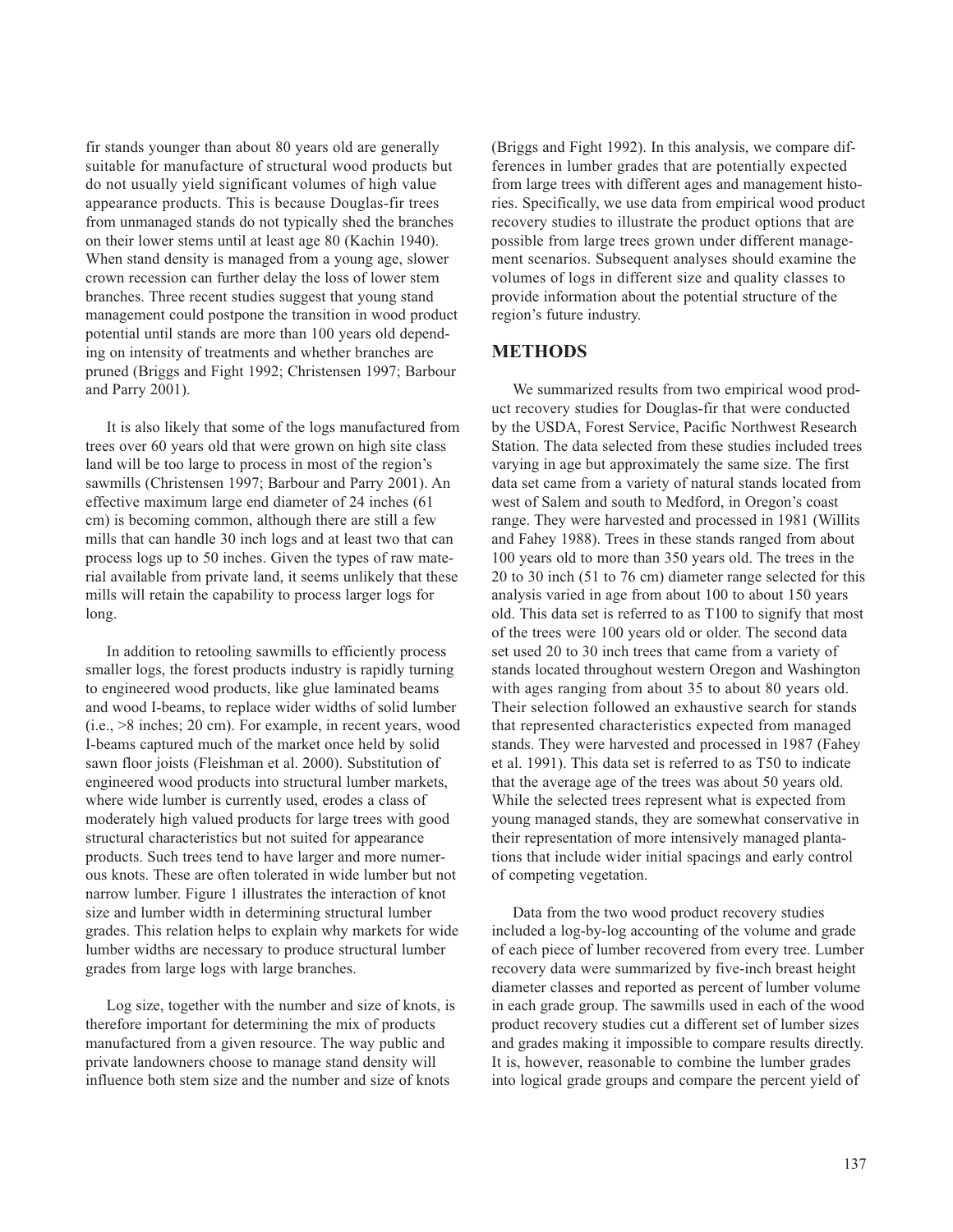| Table 1—Average stump ring counts by tree breast height |  |  |  |  |
|---------------------------------------------------------|--|--|--|--|
| diameter for trees included in this analysis            |  |  |  |  |

| <b>Tree breast</b><br>height diameter class | Average stump ring count |                 |  |
|---------------------------------------------|--------------------------|-----------------|--|
|                                             | T <sub>100</sub>         | T <sub>50</sub> |  |
| $20 \text{ in } (50 \text{ cm})$            | 95                       | 51              |  |
| $25 \text{ in } (64 \text{ cm})$            | 119                      | 52.             |  |
| 30 in (76 cm)                               | 154                      | 56              |  |

appearance, structural, and low quality lumber. Appearance quality lumber was defined as lumber that is used for appearance purposes. This included grades such as Selects and Finish (pieces with no or few knots), upper grades of Factory lumber (No. 3 and Better Shop), and Moulding. Structural quality lumber was defined as lumber that is used for structural or other general construction purposes and included grades such as Select Structural, No. 2 and Better dimension lumber, and No. 4 and Better Commons. Low quality lumber was defined as lumber that does not meet the criteria for the other two groups. It included categories such as shop out*7* and grades such as No. 5 Common, Utility, and Economy. For detailed descriptions of these grades see the Western Wood Products Association (1998) grading rules.

A third set of data was taken from a wood product recovery study designed to illustrate the effect of sawing lumber of various widths from logs with different diameters. These data come from a collaborative study between the USDA, Forest Service, Pacific Northwest Research Station and the New Zealand Forest Research institute that examined 50 year-old plantation-grown Douglas-fir from New Zealand (Kimberley et al. 1995; McConchie et al. 1995).

## **RESULTS AND DISCUSSION**

#### **Influence of Age**

The age of the older T100 trees increased substantially over the target diameter range (Table 1). Although there is no documented stand level information for the T100 trees, based on their age and when the study was conducted it is likely that they came from mature and old-growth stands that developed without management. The relation between tree age and diameter for the trees in the study from which the T100 trees were selected (Figure 2) is similar to that

found in old-growth stands in the Oregon coast range by Tappeiner et al. (1997). Tappeiner et al. (1997) showed that old-growth stands can have a wide range of tree ages, diameters and growth rates, but in most cases the growth rates of the main canopy trees were greater than the understory trees. The trees selected for this analysis presumably came from the younger cohorts and therefore probably had slower growth rates than the main canopy trees.

In contrast, the average age of the younger T50 trees remained fairly constant across the range of diameters (Table 1). The similarity in diameters across the age range represented in the data set is likely the result of differences in site productivity or initial stand density and from precommercial or commercial thinning treatments. All of these trees were, however, fairly rapidly grown as compared to the T100 trees.

#### **Influence of Knots**

The wood quality characteristics of interest in Douglasfir trees less than 200 years old are usually related to the initial growth rate (juvenile wood proportion), stem form, and presence or absence of branches and the condition of branch stubs. All of the trees selected for both studies were straight and generally free from obvious external defects (Willits and Fahey 1988; Fahey et al. 1991). This means that the size and number of knots is the main quality concern in these types of trees. The change in quality over time associated with branches can be thought of as a step function where knot free straight-grained (clear) wood is the best quality and wood containing dead loose (black) knots or holes is considered the worst quality (i.e., clear wood > live knots > tight dead knots > loose black knots or knot holes). This step function is firmly ingrained in the logic used in developing lumber grading rules (for rules see Western Wood Products Association 1998). At young ages (less than 200 or 300 years), time improves quality in Douglas-fir. In slowly growing trees, there is plenty of time for dead branches to fall before stem diameter growth overgrows dead branches. This reduces the amount of wood with knotholes or black knots. Rapidly growing young trees will, however, tend to overgrow more length of branches before they are shed. This simplified explanation does not account for the interactions among branch stub length and condition (i.e., smooth or rough), branch diameter, stem diameter, and growth rate documented for pruned Douglasfir (Petruncio et al. 1997) and other species (Gosnell 1987). Nonetheless, the wide age range in the T100 trees is expected to have a positive influence on quality, as measured by

*7* Lumber manufactured to thickness appropriate for Factory lumber but not meeting the requirements for the No. 3 Shop grade.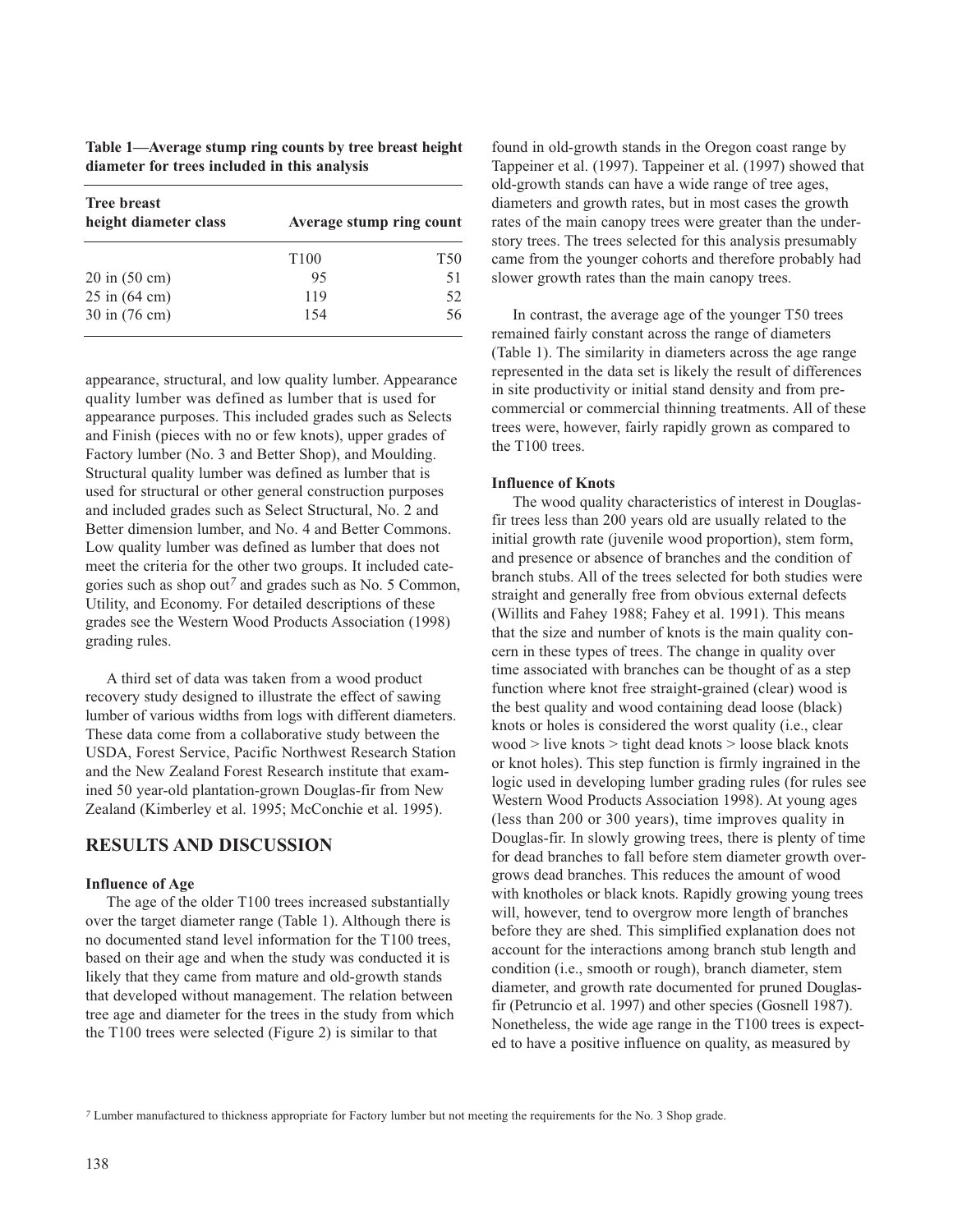

Figure 2—Breast height diameter in inches versus stump ring count for all trees with ages from the T100 data set (Willits and Fahey 1987). These trees display a diameter to age relation similar to that described for old-growth stands in Oregon's Coast Range by Tappeiner et al. (1997).

| <b>Tree diameter</b><br>class (inches) |            | <b>Study T100</b> |                | <b>Study T50</b> |            |                |  |
|----------------------------------------|------------|-------------------|----------------|------------------|------------|----------------|--|
|                                        | Appearance | Structural        | Low<br>quality | Appearance       | Structural | Low<br>quality |  |
| 20                                     | 10.4       | 75.1              | 13.7           | 0.4              | 68.6       | 30.7           |  |
| 25                                     | 9.6        | 79.0              | 11.4           | 0.1              | 59.3       | 40.3           |  |
| 30                                     | 14.2       | 71.1              | 14.2           | 0.0              | 40.1       | 59.7           |  |

**Table 2—Average percent lumber grade yield by broad grade groups and study** 

knots and their condition, while the young ages and narrow age range of the T50 trees would tend to amplify the negative influence of branches.

We did not include juvenile wood in the analysis because no information on initial growth rate was available for the T100 trees. However, the T100 trees might have less juvenile wood as a proportion of their volume than the T50 trees. They came from the youngest age cohort in the sample (Figure 2) and probably occupied less dominant canopy positions. This suggests that they grew more slowly making their juvenile cores smaller than the rapidly grown T50 trees.

#### **Lumber Grade Yields**

Age is apparently an important factor in determining the visual lumber grade yield for trees of the same size (Table 2).

The older T100 trees yielded far more appearance grade lumber, more structural lumber, and much less low quality lumber than the younger T50 trees. There is a weak  $(r^2 0.35)$ but highly significant ( $p < 0.0001$ ) linear relation between proportion of appearance grade lumber and age for the T100 trees. This suggests that quality improves over time perhaps because of the occlusion of knots. On the other hand, the amount of low quality lumber increased with increasing diameter in the younger T50 trees (Table 2). This suggests that the branch size increased with diameter in these trees.

It is likely that the way the T50 trees were sawn overstates the amount of low quality lumber but it is unlikely that it greatly reduced the amount of appearance grade lumber. This is because six-inch lumber was the widest width lumber sawn from any log, regardless of its diameter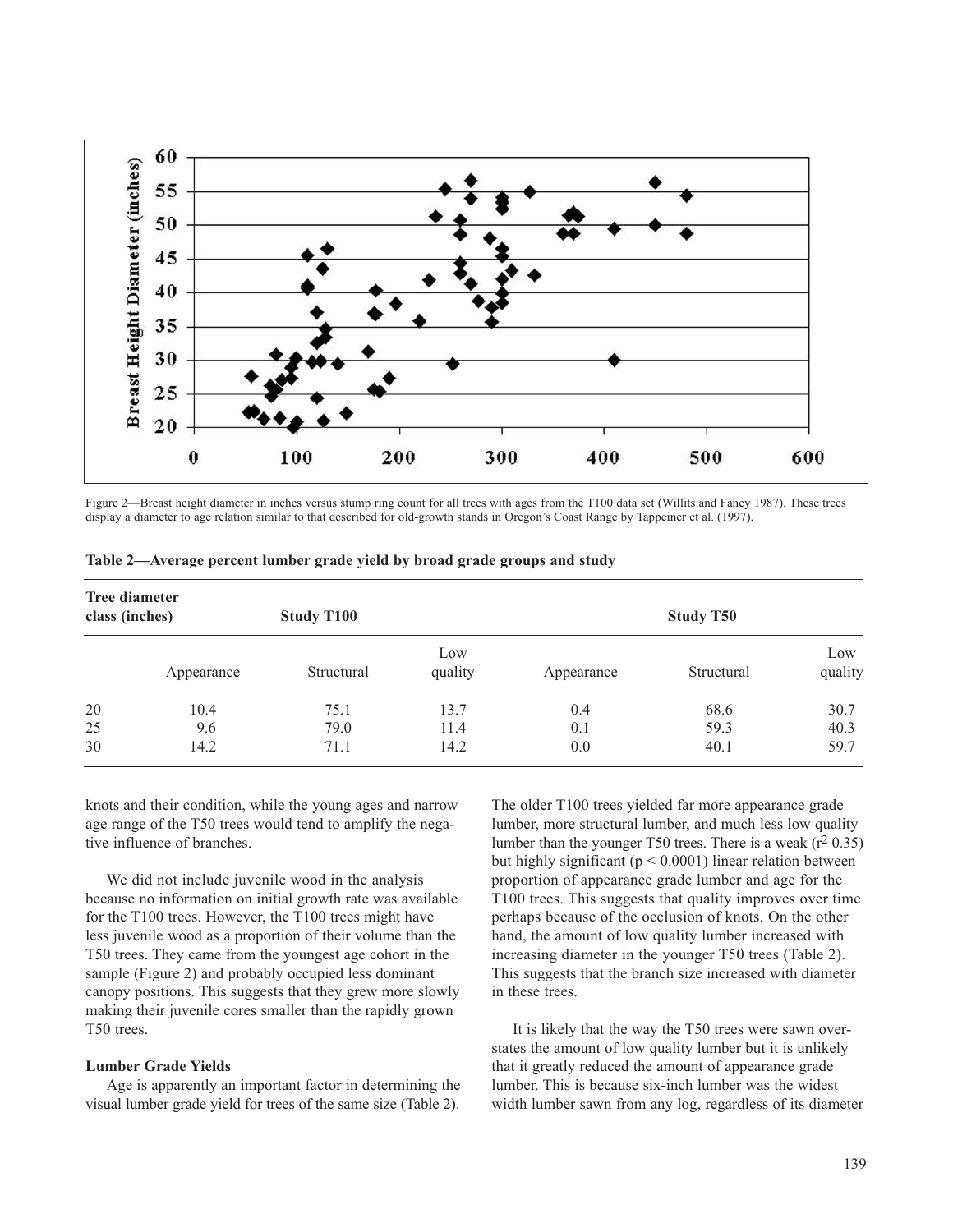

Figure 3—Effect sawing pattern on lumber grade from plantation-grown Douglas-fir logs greater than 20 inches in diameter when they are sawn to a fixed 4 and 6 inch cant widths or to the maximum cant that would fit into the log up to 12 inches (data from McConchhie et al. 1995, Kimberley et al. 1995).

(Fahey et al. 1991). This sawing strategy over emphasizes the importance of knots in structural lumber grades but tends to produce more pieces with few or no knots because of the narrow widths. It also gives a better estimate of the suitability of the material for engineered wood products because six inches is the widest width commonly used in many of these products.

The importance of lumber width is illustrated in Figure 3. This figure represents results where one set of logs was sawn to a fixed lumber width of four or six inches regardless of log diameter. Another set of logs was sawn to remove the widest lumber possible, up to 12 inches, from each log (Kimberley et al. 1995; McConchie et al. 1995). The results clearly demonstrate the negative affect of sawing narrow lumber from large logs, especially those with large branches. They suggest that such logs are not well suited for use in engineered wood products that require high quality four and six-inch dimension lumber.

The results illustrate the point that large young trees grown in ways that maintain fast growth rates might not yield much in the way of high value wood products. These results, however, are not definitive because there were numerous differences in the design and implementation of the empirical studies, the groups of trees were not paired, and the target products from each mill was different. The results do suggest that alternatives to the NWFP that result in harvest of older trees grown under relatively conservative regimes (Carey et al. 1996; Cissel et al. 1999) could result in timber with a wider range of product potential and, therefore, greater economic value, than those grown under the current Northwest Forest Plan.

### **Financial Implications**

The financial implications of large knots and other factors associated with fast growth in young stands are illustrated in Figures 4 and 5. Figure 4 contains average lumber grade yields, while gross product values for lumber from the T50 and T100 trees plus a third scenario (50MAX) are presented in Figure 5. The 50MAX scenario uses the appearance grade results from the T50 scenario but reduces the low quality lumber to 10%. The 50MAX scenario represents a rule of thumb commonly applied in the sawmilling industry that an average mill should produce at least 90% Standard and Better or Number 2 and Better lumber. This scenario reflects the minimum grade yields expected from a mill that was free to maximize grade yield by changing lumber width, edging, and trimming. The T50 result could be thought of as a worst-case scenario where the market for wide lumber has disappeared because of continuation of the shift to engineered wood products.

The T100 trees receive a 54% premium when compared to the less optimistic T50 scenario and a 16% premium in comparison the more optimistic 50MAX scenario (Table 2). These results highlight the importance of appearance grade lumber in influencing gross product value per thousand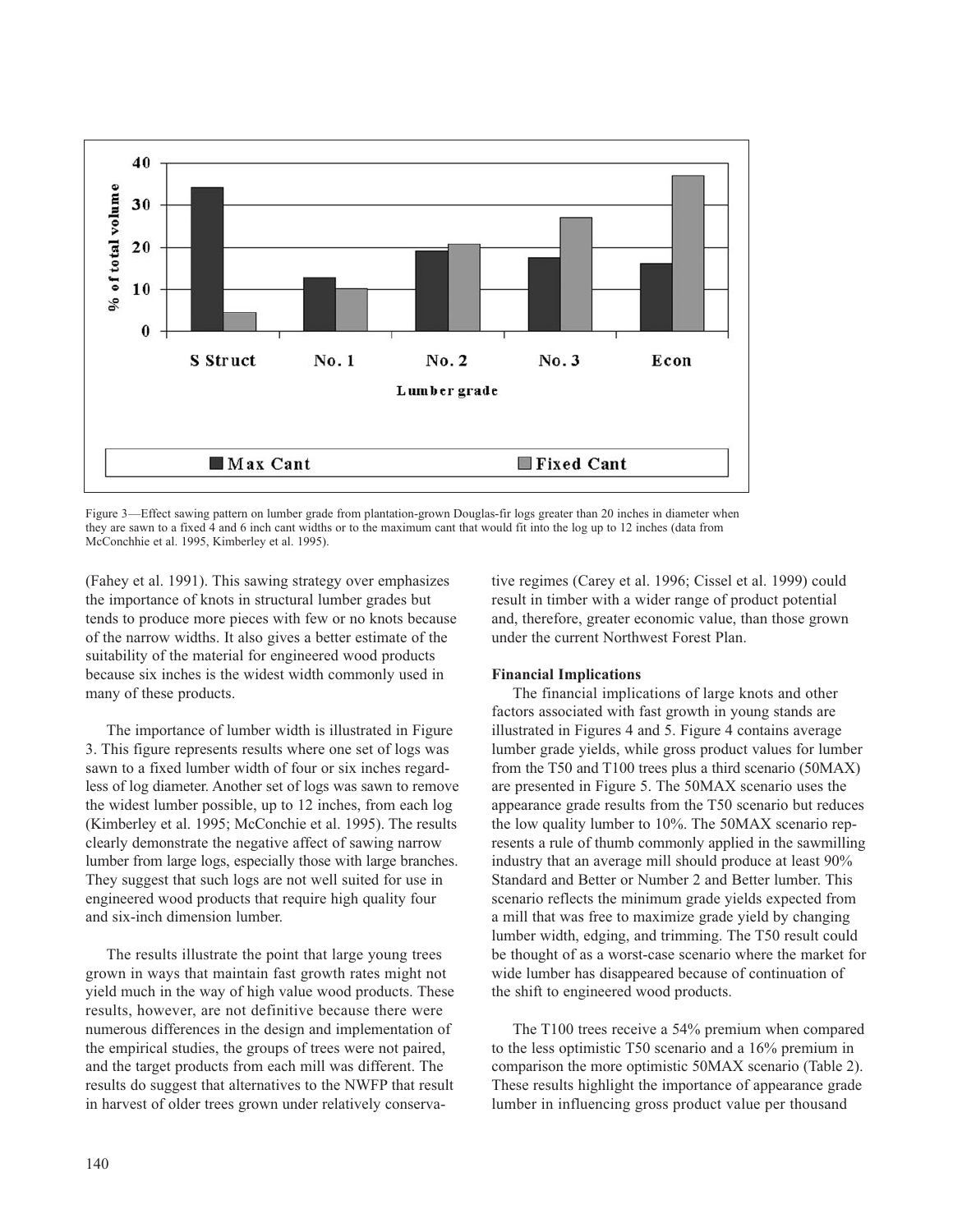

Figure 4—Percent lumber volume for each of three management scenarios used to demonstrate the financial implications of high and low quality lumber (see Figure 3). The T50 represents actual data for large 50 year-old trees sawn into 4 and 6 inch dimension lumber, 50MAX represents the likely yield if the mill had sawn to wider widths and maximized grade with edging and trimming.



Figure 5—Gross product value for lumber recovered under three management scenarios. The T50 and T100 scenarios represent the gross product value for the corresponding data sets described in the text. The 50MAX scenario represents the T50 scenario where low quality lumber volume was reduced to 10% to represent a mill with discretion on lumber width, trimming, and edging decisions.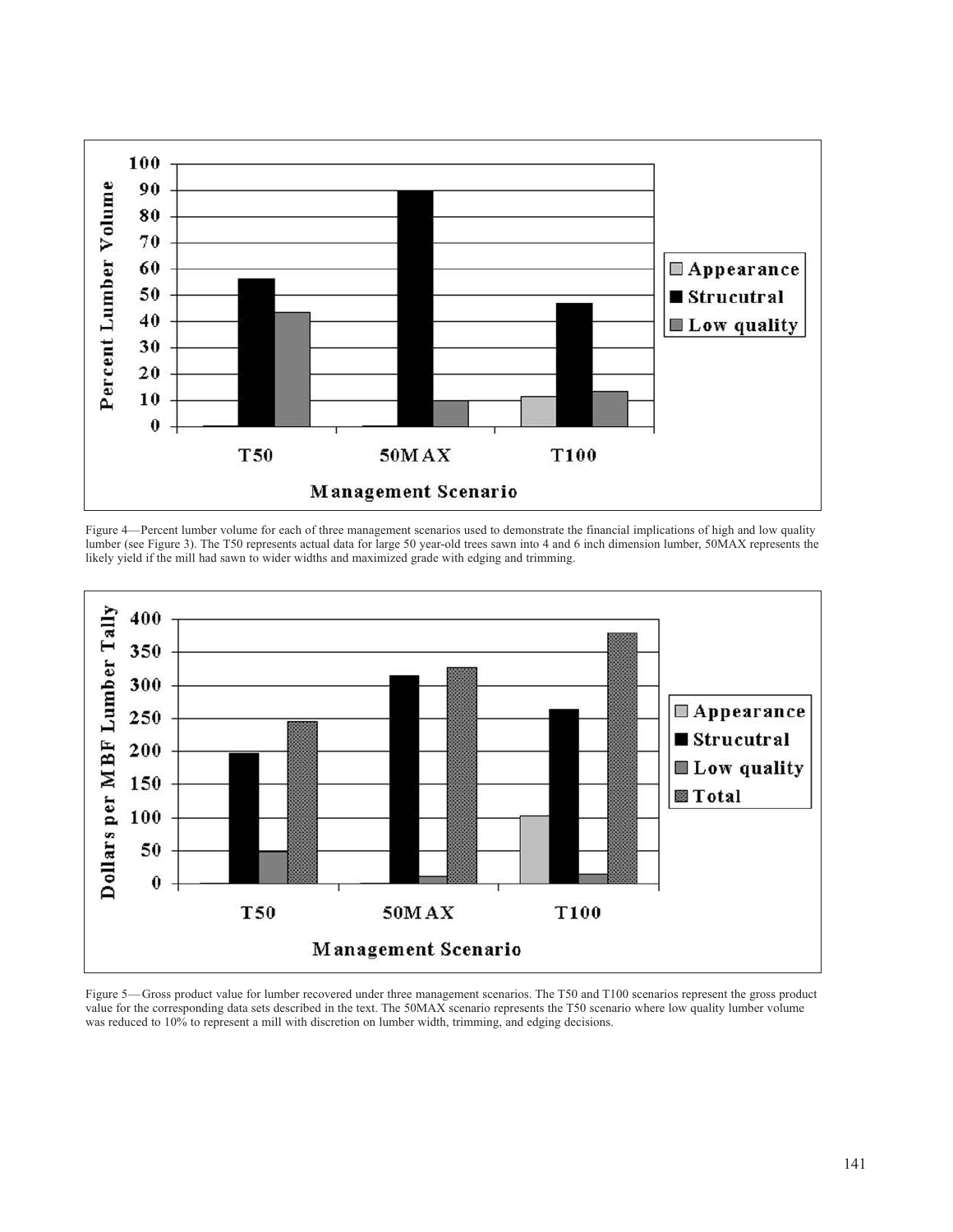board feet (MBF) of lumber. This example does not consider any costs or revenues from chips, sawdust, or bark. It does, however, help to show how tree characteristics, particularly branchiness, might influence economic value by demonstrating broad product classes to which trees grown under different conditions are suited.

The results seen here support conclusions from analyses conducted by Briggs and Fight (1992); Barbour et al. (1997); and Barbour and Parry (2001). Empirical results for log grades from long term thinning trials in 80 to 100 year old stands considered by Barbour and Parry (2001) also suggest that it is possible to maintain good growth rates, produce large trees, and maintain relatively high quality if thinnings are implemented after crowns have receded above the first 40 ft log. Barbour and Parry (2001) examined trees from two trials, one received a series of light to moderate basal area removals the other involved more aggressive thinning that began at an earlier age (Curtis 1995). The yield of high quality logs from the less aggressively thinned trial was better than from the more aggressively thinned trial. Trees from both of those trials, however, had much smaller branches and slower growth rates than those projected by Barbour et al. (1997) for the very early heavy thinning trials (initial entries at ages 15 and 30 to 30 and 60 trees per acre) that were implemented by the Coastal Oregon Productivity Enhancement (COPE) program (Emmingham 1996). These earlier, heavier, thinnings were designed to rapidly develop old stand structures in young uniformly spaced plantations on National Forests in Oregon's Coast Range (Emmingham 1996).

When all of the available information is considered, it seems likely that the characteristics of trees harvested from 80 to 100 year old stands on federal and state land will be suitable for structural products but will probably only yield small volumes of appearance grade products. As a result, these trees will probably have a similar per unit volume gross product value to the 40 to 60 year old trees that are harvested from industrial land. In addition, if current trends in mill design continue, future price discounts for large logs are likely. This will further reduce the economic value of large trees with characteristics that make them suitable for structural products but not for appearance products.

On the other hand, if attention is paid to product potential and a high proportion of the volume from large trees was in logs, such as those from the later lighter thinning trials described by Barbour and Parry (2001), their processing might not be a problem. Sufficient supply of larger,

higher value logs might spur wood processors to find innovative manufacturing options to recover the high value material from the older more slowly grown trees. Alternatives to the existing Standards and Guidelines in the Record of Decision for the NWFP (USDA and USDI 1994) such as those suggested by Cissel et al. (1999) or Carey et al. (1996) might yield large trees with these more desirable characteristics and also meet the other objectives of the NWFP.

# **CONCLUSIONS**

Early stand tending (before age 40) is important in determining if larger (>24 inches; 61 cm dbh) Douglas-fir trees harvested at ages 50 and up will have characteristics that make them suitable for higher value appearance grades of lumber and veneer or whether they will only be suited for structural wood products. This analysis suggests that trees from stands where long crowns were maintained either by wide initial spacing or early thinning will not be suited for production of appearance products. The trend toward more efficient sawmills that process logs with maximum large end diameters of less than 24 inches, the decline of the veneer industry, and the trend toward engineered wood products all suggest that such trees will not be in demand by the wood products industry. The validity of this conclusion and its importance to landowners who grow large trees depends on the volume of these trees that is available on an annual basis and their distributions across the landscape. This analysis did not provide estimates of the expected volumes of large logs in the region and this information will be necessary before wood processors can determine if investing in manufacturing facilities that can handle them is justified.

# **LITERATURE CITED**

- Barbour, R.J.; Parry, D.L. 2001. Log and lumber grades as indicators of wood quality in 20- to 100-year-old Douglas-fir trees from thinned and unthinned stands. Gen. Tech. Rep. PNW-GTR-510. Portland, OR: U.S. Department of Agriculture, Forest Service, Pacific Northwest Research Station. 22 p.
- Barbour, R.J.; Johnston, S.; Hayes, J.P.; Tucker, G.F. 1997. Simulated stand characteristics and wood product yields from Douglas-fir plantations managed for ecosystem objectives. Forest Ecology and Management. 91: 205 219.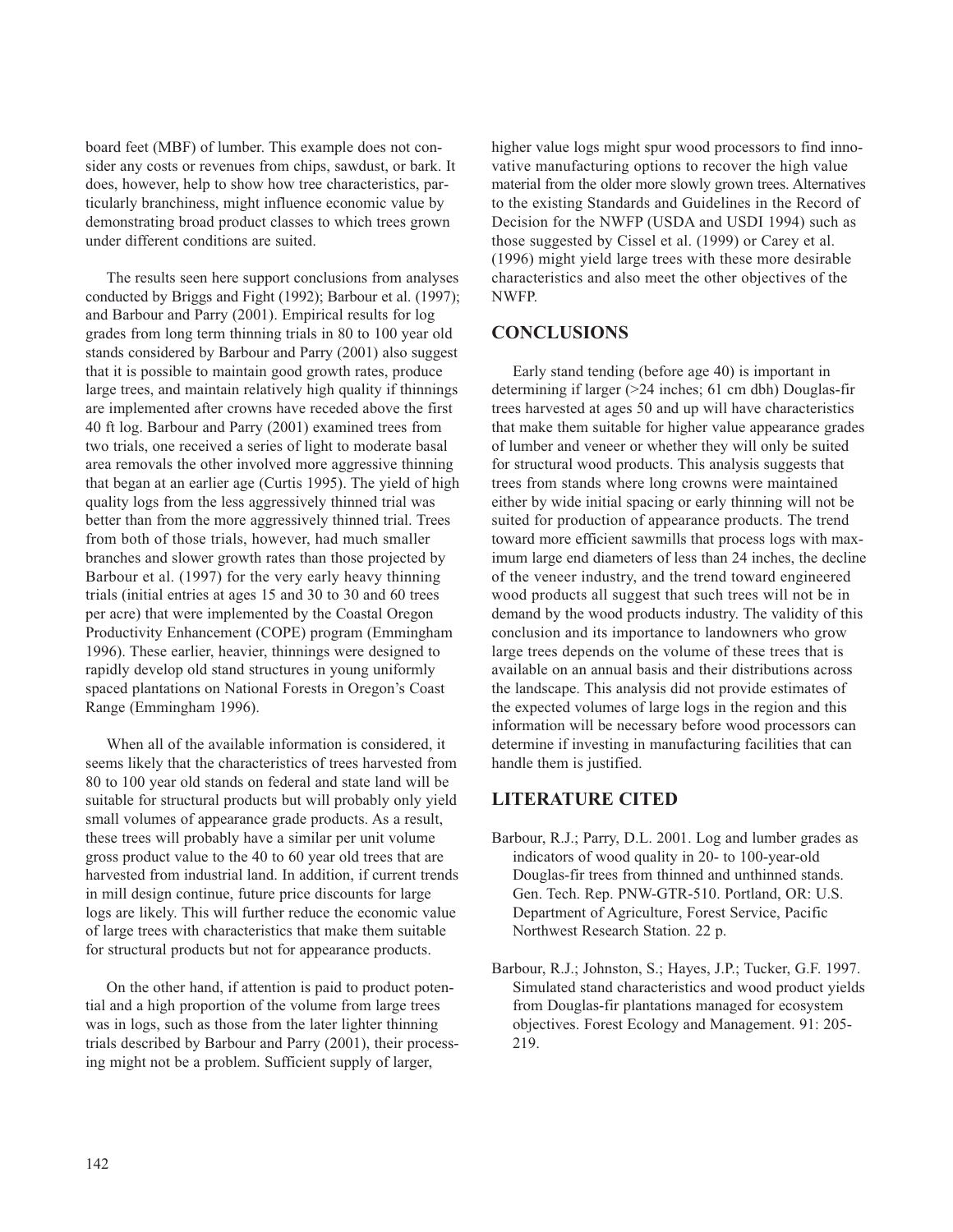Belcher, J.M. 2001. Turning the ship around. Conservation Biology in Practice 2(4): 17-23.

Briggs, D.G.; Fight, R.D. 1992. Assessing the effects of silvicultural practices on product quality and value of coast Douglas-fir trees. Forest Products Journal. 42: 40 46.

Briggs, D.G.; Trobaugh, J. 2001. Management practices on Pacific Northwest west-side industrial forest lands, 1991-2000: with projections to 2005. Stand Management Cooperative, College of Forest Resources, University of Washington, Seattle, WA. SMC Working Paper No. 2.

Carey, A.B.; Elliot, C.; Lippke, B.R.; Sessions, J. [et al.] 1996. Washington Forest Landscape Management Project: a pragmatic, ecological approach to small-landscape management. Washington State Department of Natural Resources, Olympia, WA. Washington Forest Landscape Management Project Report No. 2. 99 p.

Christensen, G.A. 1997. Development of Douglas-fir log quality, product yield, and stand value after repeated thinnings in western Oregon. Corvallis, OR: Oregon State University. 176 p. M.S. thesis.

Cissel, J.H.; Swanson, F.J.; Weisberg, P.J. 1999. Landscape management using historical fire regimes: Blue River, Oregon. Ecological Applications. 9(4): 1217-1231.

Curtis, R.O. 1995. Extended rotations and culmination age of coast Douglas-fir: old studies speak to current issues. Res. Pap. PNW-RP-485. Portland, OR: U.S. Department of Agriculture, Forest Service, Pacific Northwest Research Station. 49 p.

Curtis, R.O.; DeBell, D.S.; Harrington, C.A. [et al.]. 1998. Silviculture for multiple objectives in the Douglas-fir region. Gen. Tech. Rep. PNW-GTR-435. Portland, OR: U.S. Department of Agriculture, Forest Service, Pacific Northwest Research Station. 123 p.

Emmingham, W.H. 1996. Commercial thinning and underplanting to enhance structural diversity of young Douglas-fir stands in the Oregon Coast Range: an establishment report and update on preliminary results. COPE Report (Coastal Oregon Productivity Enhancement Program) 9 2/3. Corvallis, OR: Oregon State University: 2-4.

Fahey, T.D.; Cahill, J.M.; Snellgrove, T.A.; Heath, L.S. 1991. Lumber and veneer recovery from intensively managed young-growth Douglas-fir. Res. Pap. PNW-RP-437. Portland, OR: U.S. Department of Agriculture, Forest Service, Pacific Northwest Research Station. 25 p.

Fleishman, S.J.; Eastin, I.L.; Shook, S.R. 2000. Material substitution trends in residential construction, 1995 vs. 1998. University of Washington, Seattle, WA. Center for International Trade in Forestry (CINTRAFOR), Working Paper WP73. 76 p.

Gosnell, T. 1987. Equations for predicting defect core size for pruned radiata pine butt logs. New Zealand Ministry for Forest Research, Rotorura, New Zealand. Forest Research Institute Bulletin. No. 131.

Kachin, T. 1940. Natural pruning in second-growth Douglas-fir. Res. Note 31. Portland, OR: U.S. Department of Agriculture, Forest Service, Pacific Northwest Forest and Range Experiment Station.

Kimberley, M.O.; McConchie, D.L.; McKinley, R.B.; Barbour, R.J. 1995. Relating site and silviculture to yield and value of Douglas-fir: Douglas-fir sawing study- unpruned logs. Part 1-grade recovery and conversion. Rotorura, New Zealand. New Zealand Forest Research Institute Report No. Pacific Northwest 93 025-2.

McConchie, D.L.; Barbour, R.J.; McKinley, R.B. [et al.]. 1995. Relating site and silviculture to yield and value of Douglas-fir: Douglas-fir sawing study- unpruned logs. Part 1: Grade recovery and conversion. Rotorura, New Zealand. New Zealand Forest Research Institute FRI Report No. Pacific Nothwest 93-025-1.

Paul, J.T.; Kendy, E. 1999. Integrating science into the Oregon forest practices policy-making process: a case study. Science into policy: water in the public realm. In: Proceedings, Speciality Conference, Bozeman, Montana, USA, June 30 - July 2, 1999, 55-60. American Water Resources Association (AWRA); Middleburg, PA.

Petruncio, M.; Briggs, D.; Barbour, R.J. 1997. Predicting pruned branch stub occlusion in young, coastal Douglas-fir. Canadian Journal of Forest Research. 27: 1074-1082.